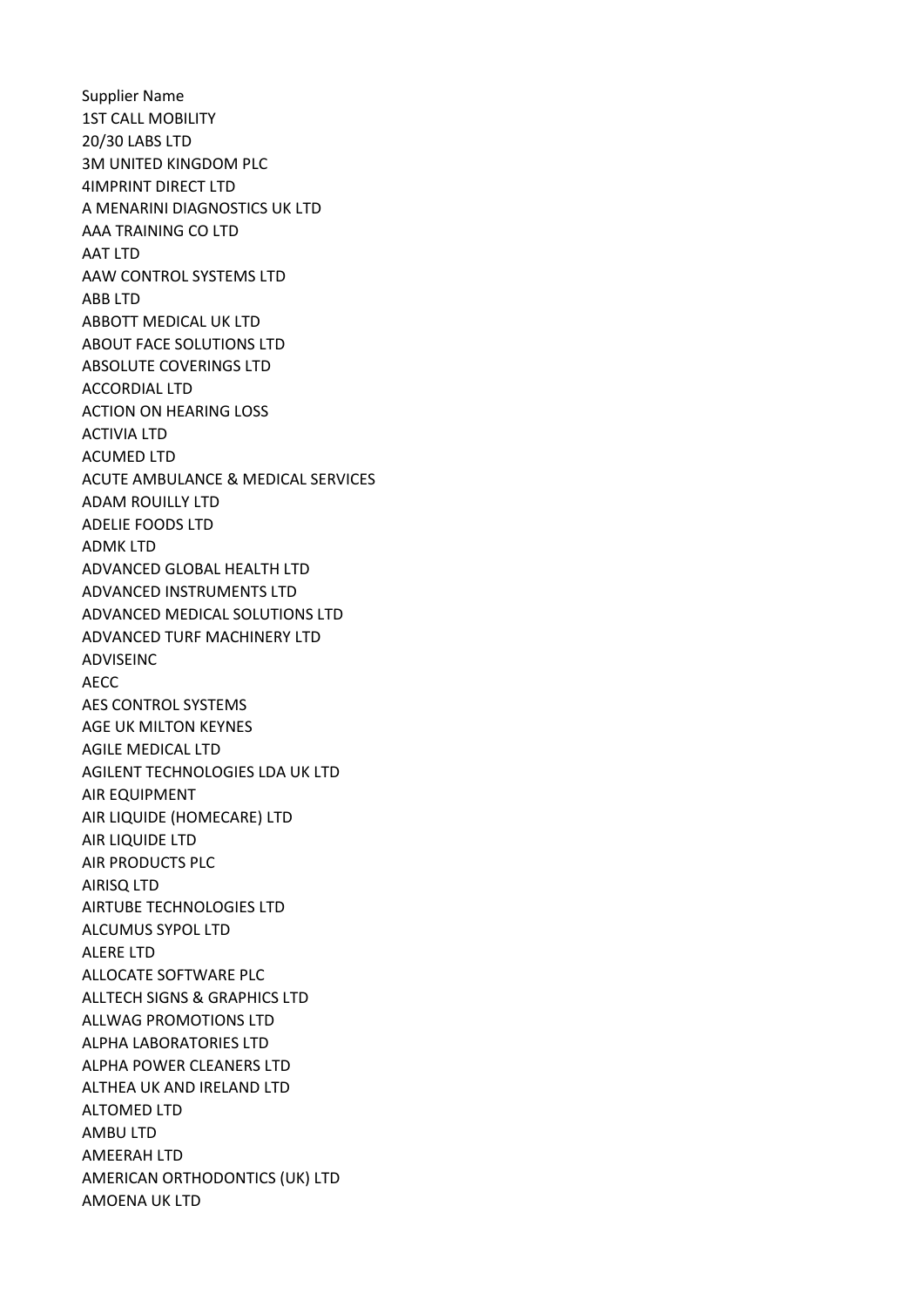ANACHEM LTD ANITA UK LTD AO FOUNDATION APEX INTERNATIONAL RECRUITMENT LTD APOGEE CORPORATION LTD APPLIED MEDICAL UK LTD AQUAJET MAINTENANCE SERVICES AQUILANT ENDOSCOPY AQUILANT LTD ARC ARENA INSTRUMENTATION LTD ARJO UK LTD ASBESTOS ESSENTIALS LTD ASCKEY DATA SERVICES LTD ASCRIBE LTD T/A EMIS HEALTH ASEPTIC MEDICAL DEVICES ASPECT SCIENTIFIC ATLANTIC DATA LTD ATLANTIS MEDICAL LTD ATOS MEDICAL ATRAINABILITY LTD AUDITDATA LTD AWR PICKERSGILL LTD AXIS MEDICAL LTD B BRAUN MEDICAL LTD BADENOCH & CLARK BAKARE BEDS LTD BAKER LOMAX & SHACKLEY LTD BARBARA GOODMAN BARBER OF SHEFFIELD LTD BEAVER-VISITEC INTERNATIONAL SALES LTD BECKMAN COULTER UK LTD BECTON DICKINSON (CME) UK LTD BECTON DICKINSON DISPENSING UK LTD BECTON DICKINSON UK LTD BEDFORD COLLEGE BEMROSE BOOTH LTD BENDCRETE LEISURE LTD BENDER UK LTD BERENDSEN CLEANROOM SERVICES LTD BERENDSEN HEALTHCARE LTD BERENDSEN UK LTD BERKSHIRE HEALTHCARE NHS FOUNDATION TRUST BEVAN BRITTAN LLP BIDFOOD BIGHAND LTD BIO PACKAGING LTD BIO PRODUCTS LABORATORY BIO-MEDICAL LABORATORY SUPPLIES LTD BIOMONDE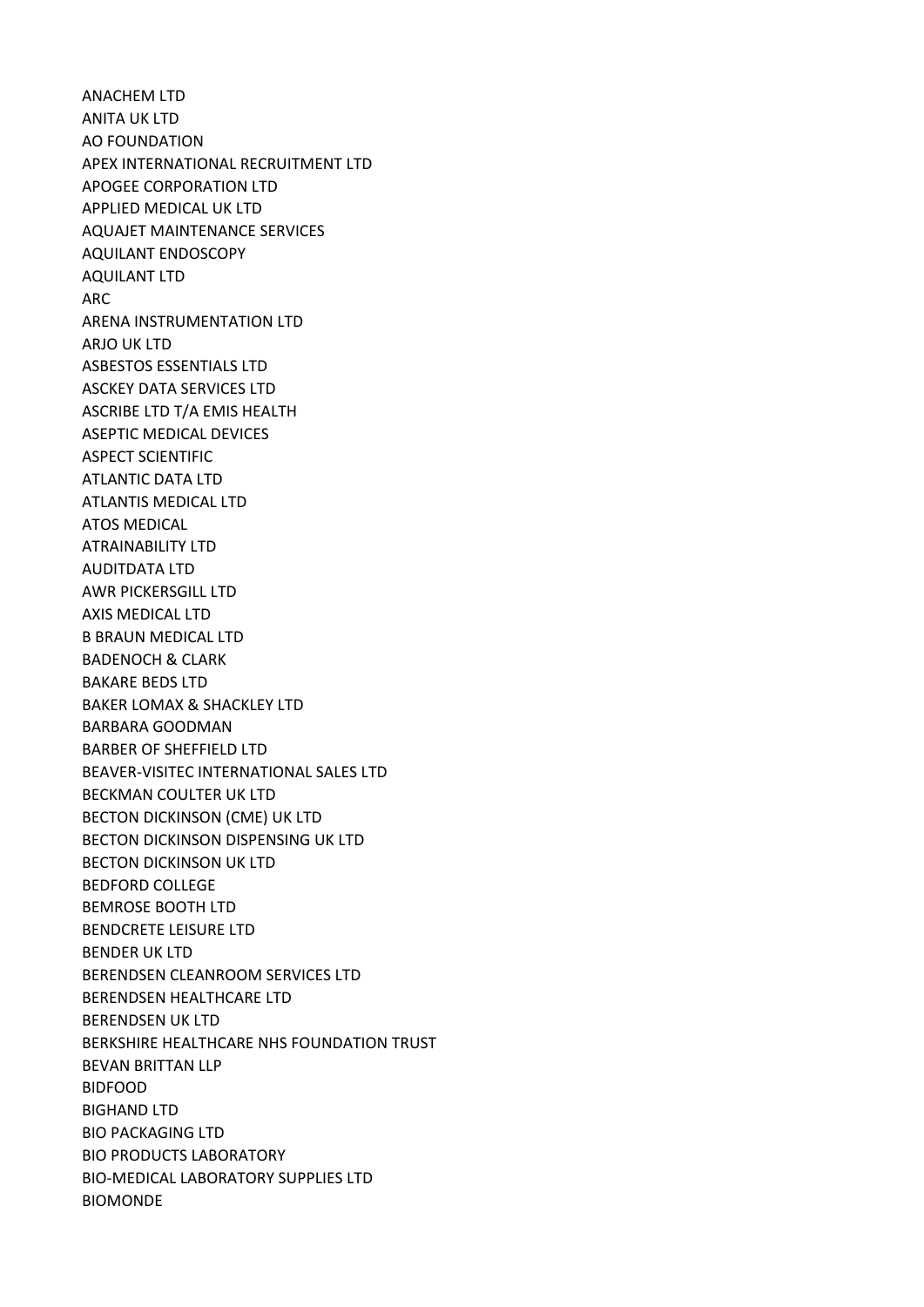BIOPHARMA PROCESS SYSTEMS BIOTRONIK UK LTD BIOVATION UK LTD BIRMINGHAM CITY UNIVERSITY BIRMINGHAM UPRIGHT MRI CENTRE BIRMINGHAM WOMENS AND CHILDRENS NHS FOUNDATION TRUST BK ULTRASOUND UK LTD BLINK MEDICAL LTD BLUE ARROW LTD BLUE STEP SOLUTIONS LTD BLUEPRINT DENTAL EQUIPMENT LTD BMI HEALTHCARE LTD BOC LTD BOLT PARTNERS LTD BOND SECURITY LTD BOND SOLON TRAINING LTD BOOKWISE SOLUTIONS LTD BOURNE GROUP LTD BPC (ANGLIA) LTD BRACON LTD BRAKE BROS LTD BRANDON MEDICAL CO LTD BREAS MEDICAL LTD BRIDGE VALLEY BRIGGS & FORRESTER BUILDING SERVICE MAINTENANCE BRIGHT TECHNOLOGIES LTD BRIGHTON AND SUSSEX UNIVERSITY HOSPITALS NHS TRUST BRINNICK LOCKSMITHS BRISTOL MAID HOSPITAL METALCRAFT LTD BRITISH DIETETIC ASSOCIATION BRITISH INSTITUTE CLEANING SCIENCE BRITISH ORTHOPAEDIC ASSOCIATION BRITISH PAIN SOCIETY BRITISH PARKING ASSOCIATION BROOK YOUNG PEOPLE BROWN & LEE LLP BSS GROUP PLC BT GLOBAL SERVICES BTME GROUP LTD T/A MEDTREE BUCKINGHAM SWIMMING POOLS LTD BUCKINGHAMSHIRE NEW UNIVERSITY BUSINESS DICTATION LTD BUTLER & YOUNG LTD BUTTERCUPS TRAINING LTD BVM MEDICAL LTD CABINET OFFICE CAIRN TECHNOLOGY LTD CAMBRIDGE UNIVERSITY PRESS CAMBRIDGESHIRE COMMUNITY SERVICES CANFORD AUDIO PLC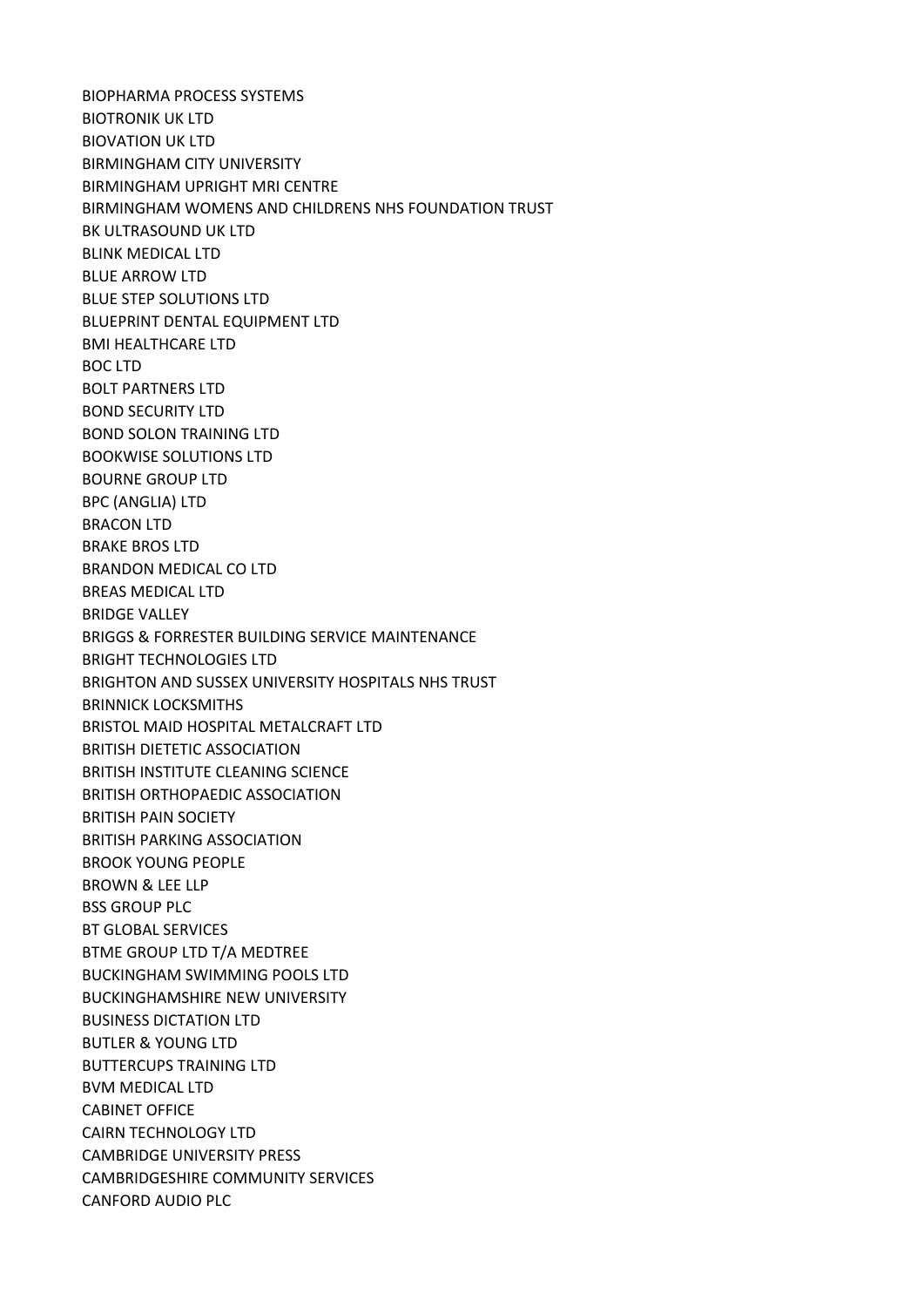CANON MEDICAL SYSTEMS LTD CANTERBURY CHRIST CHURCH UNIVERSITY COLLEGE CAPSTICKS SOLICITORS LLP CARDIAC SERVICES UK LTD CARDIFF UNIVERSITY CARDINAL HEALTH UK 432 LTD CARE FIRST CARE QUALITY COMMISSION CARL ZEISS LTD CARLETON MEDICAL LTD CARLETON OPTICAL EQUIPMENT CCI CREDIT MANAGEMENT LTD CCUBE SOLUTIONS LTD CD CLEMENTS CENTRICA BUSINESS SOLUTIONS UK LTD CEPHEID UK LTD CHAMELEON INFORMATION MANAGEMENT SERVICES LTD CHANGE HEALTHCARE UK HOLDINGS LTD CHANNEL 6 (EUROPE) LTD **CHAPTER** CHARMAC LTD CHARTER KONTRON LTD CHELSEA AND WESTMINSTER HOSPITAL NHS FOUNDATION TRUST CHEMSOL LTD CHILD MAINTENANCE SERVICE CHILTERN HEALTHCARE LTD CHRISTIANSTEVEN SOFTWARE LTD CHURCHES FIRE SECURITY LTD CINOS COMMUNICATIONS SERVICES LTD CITY ELECTRICAL FACTORS LTD CIVICA UK LTD CLC SOLUTIONS CLEANER BINS MK LTD CLEARDATA UK LTD CLEARWATER TECHNOLOGY LTD CLEVERMED LTD CLINIPAK LTD CLINISYS SOLUTIONS LTD COACS LTD COLLEGE OF EMERGENCY MEDICINE COLOPLAST LTD COMBINED ENERGY SOLUTIONS LTD COMPLETE DETECTION SYSTEMS LTD CONMED UK LTD CONTROL GROUP UK COOLERAID LTD COOLSPIRIT LTD CORE MEDICAL SOLUTIONS CORINTECH LTD COSTA LTD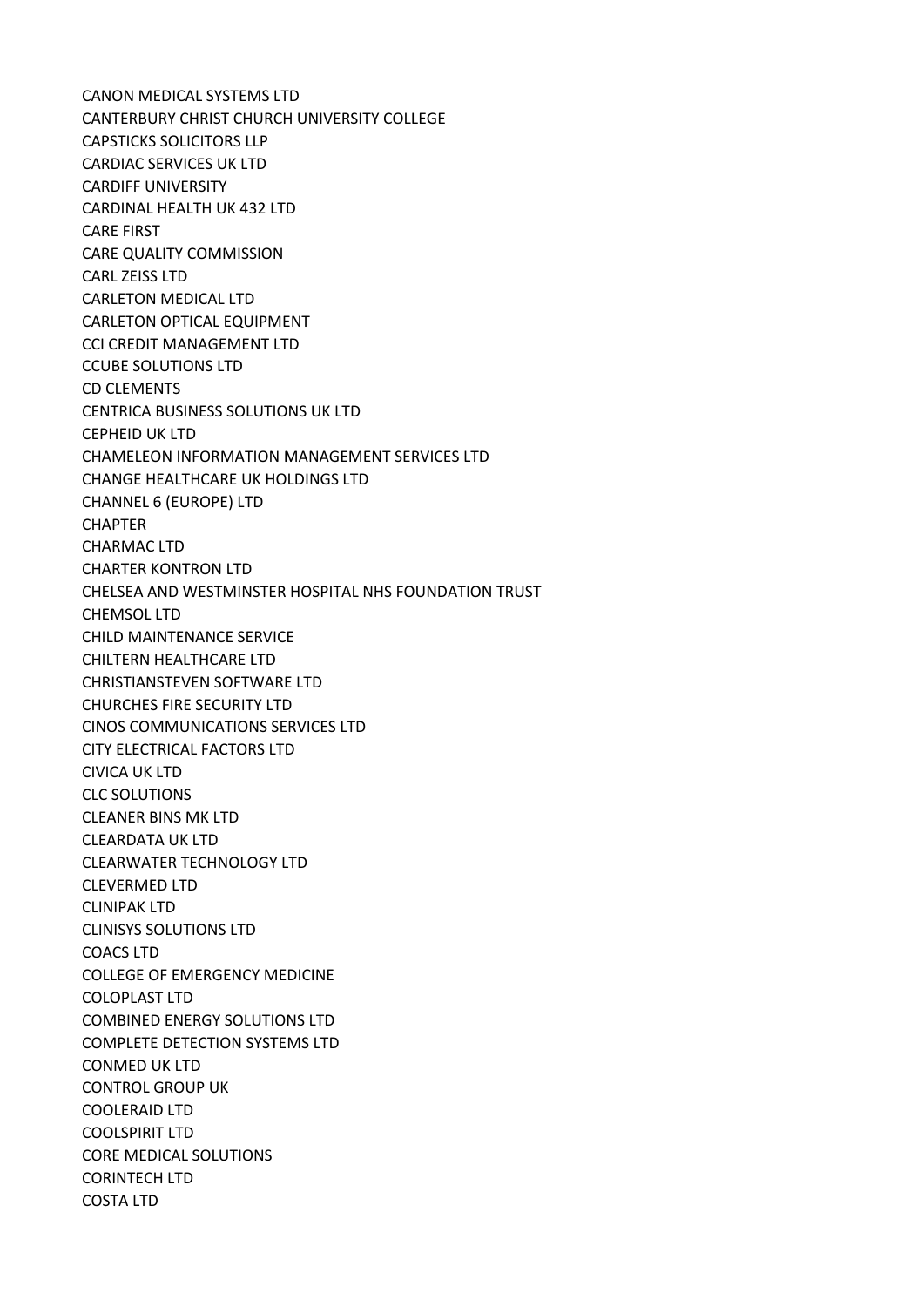COUNTRYSIDE MARQUEES COURTNEY THORNE LTD COVENTRY UNIVERSITY CPT SERVICES LTD CREATIVE CONNECTION CONSULTANTS LTD CREDITSAFE BUSINESS SOLUTIONS LTD CREST LOGISTICS LTD CROWTHORNE HI TEC SERVICES LTD CRYOLIFE EUROPA LTD CY EXECUTIVE RESOURCING LTD CYBERNET EUROPE LTD CYRES LTD D&A CLINICAL CODING CONSULTANCY LTD DAC BEACHCROFT LLP DAKOTA INTEGRATED SOLUTIONS LTD DARAY LTD DATA BEAR LTD DATIX LTD DAVID NOTT & SONS LTD DB ORTHODONTICS LTD DE LAGE LANDEN LEASING LTD DE SMIT MEDICAL SYSTEMS LTD DE SOUTTER MEDICAL LTD DECONCIDAL LTD DEFENCE BUSINESS SERVICES DELL CORPORATION LTD DELOITTE LLP DELOMAC LTD DELTEX MEDICAL LTD DENTSPLY IH LTD DEVA MEDICAL ELECTRONICS LTD DIAGMED HEALTHCARE LTD DIANE MERNER UPHOLSTERY & INTERIOR DIGITAL FILM PRODUCTION LTD DIGITAL HEALTHCARE LTD DIGITIMER LTD DISTINCTIVE MEDICAL PRODUCTS LTD DJB LABCARE LTD DORC LTD DOT MEDICAL LTD DOUBLETREE BY HILTON HOTEL DP MEDICAL SYSTEMS LTD DRMJ CONSULTING LTD DTR MEDICAL LTD DURA PUMP LTD EASTWOOD PARK LTD EBSCO INTERNATIONAL INC ECOLAB LTD EDEN BROWN LTD EDGAR CATERING LTD T/A JASPERS CORPORATE CATERING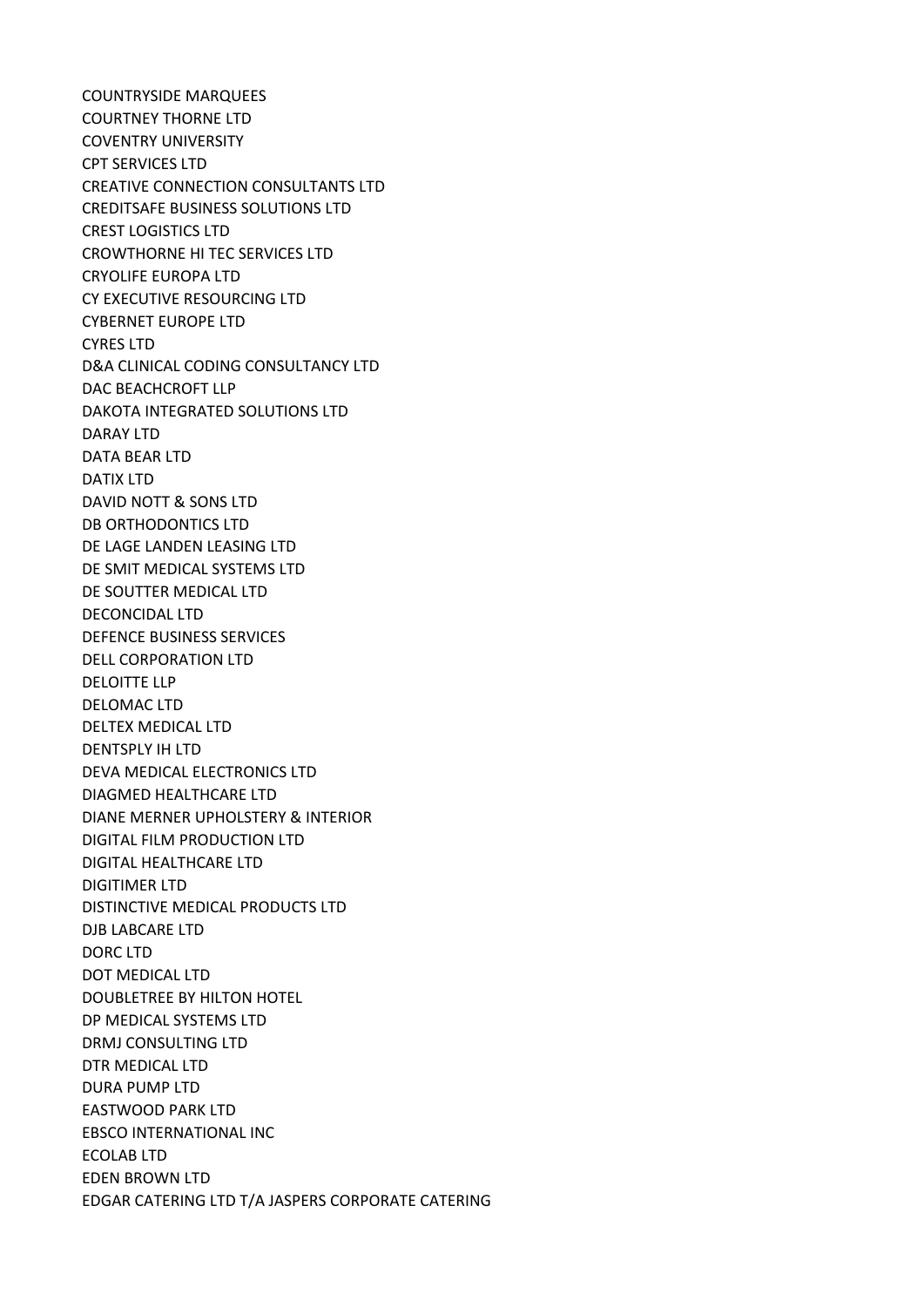EDMUNDSON ELECTRICAL LTD EE LTD ELECTRA FIT LTD ELECTROLUX PROFESSIONAL LTD ELEMENTAL HEALTHCARE LTD ELIS CLEANROOM ELITECH UK LTD ELLIOTT GROUP LTD ELSEVIER BV EMAP PUBLISHING LTD EMERGENCY DEPARTMENT STAFFING LTD EMMA-JANE LTD EMPATHY ENVIRONMENTAL CONSULTANTS LTD END TO END LABELS LTD ENERGY SAVING LIGHTING ENVIROGEN WATER TECHNOLOGIES LTD ERBE MEDICAL UK LTD EUREST SERVICES EUROWAY EVERYTHING EVERYWHERE EVOLUTION WATER SERVICES LTD EXACTECH UK LTD EXMOOR PLASTICS LTD EXPERIAN LTD EXPERT SECURITY EXTERNAL QUALITY ASSESSMENT SERVICES F&G CLEANERS LTD FAAC UK LTD FACULTY OF OCCUPATIONAL MEDICINE FACULTY OF SEXUAL AND REPRODUCTIVE HEALTHCARE FEMCARE LTD FEMCARE-NIKOMED LTD FERNO UK LTD FIRE TRAINING BUCKS & MK LTD FIREMARK LTD FISHER & PAYKEL HEALTHCARE LTD FISHERMEAD MEDICAL CENTRE FLUKE UK LTD FORMIC LTD FREEVACY LTD FREEWAY MEDICAL FREMANTLE TRUST FRESH DESIGN & PRINT FRESHFAYRE LTD FRETWELL DOWNING HOSPITALITY LTD FRONTLINE PROTECTION SGD LTD FUJIFILM UK LTD FULBOURN MEDICAL FULL SUPPORT HEALTHCARE LTD FUNDRAISING PRACTICE (THE)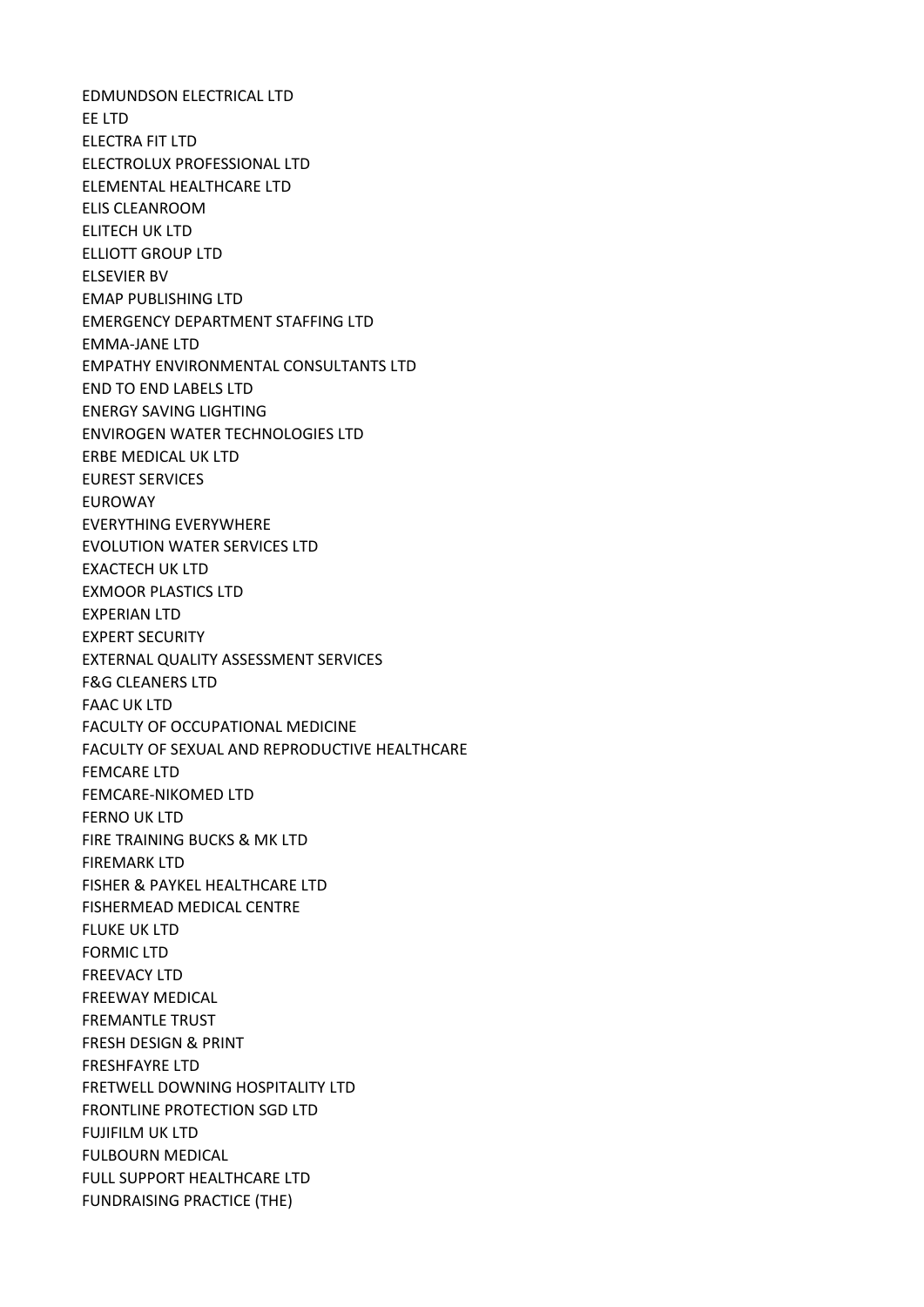FURNISHED HOMES G & O REFRIGERATION LTD G & Y PLUMBING & HEATING LTD GALLIFORD TRY CONSTRUCTION LTD GALLIFORD TRY HPS LTD GBUK ENTERAL LTD GE CAPITAL EQUIPMENT FINANCE LTD GE MEDICAL SYSTEMS LTD GENEPOOL PERSONNEL LTD GENMED ME LTD GENTA MEDICAL GEOFFREY FURBER SERVICES LTD T/A AZTEC GETINGE UK LTD GHG SOFTWARE DEVELOPMENTS LTD GHX UK LTD GIBBS & DANDY GK SWITCHGEAR LTD GLASGOW CALEDONIAN UNIVERSITY GLEN DIMPLEX PROFESSIONAL APPLIANCES GLOBUS MEDICAL UK LTD GLOOKO GLOUCESTERSHIRE HOSPITALS NHS FOUNDATION TRUST GORDON VINCENT (BARNET) GOVERNMENT EVENTS GOVNET COMMUNICATIONS GPT CONSULT LLP GRADUS LTD GRANGEWOOD PLASTIC PACKAGING LTD GREAT WESTERN HOSPITALS NHS FOUNDATION TRUST GREEN CROSS MEDICO LTD GRIFOLS UK LTD GRUNDON WASTE MANAGEMENT LTD GSA TECHSOURCE LTD GUARDIAN GUERBET LABORATORIES LTD GUILDFORD ADVANCED COURSES LLP GVA GRIMLEY LTD GYNAECOLOGY TEACHING ASSOCIATES LLP HAIGH ENGINEERING CO LTD HALYARD HEALTH UK LTD HAMILTON SALES & SERVICE UK LTD HANDICARE LTD HANDS FREE COMPUTING LTD HARCON TESTING SERVICES LTD HARLEQUIN SOFTWARE CONSULTANTS LTD HARRISON THOMPSON & CO LTD HARRY YEARSLEY LTD HAYS SPECIALIST RECRUITMENT LTD HD CLINICAL LTD HEALTH & CARE INNOVATIONS LLP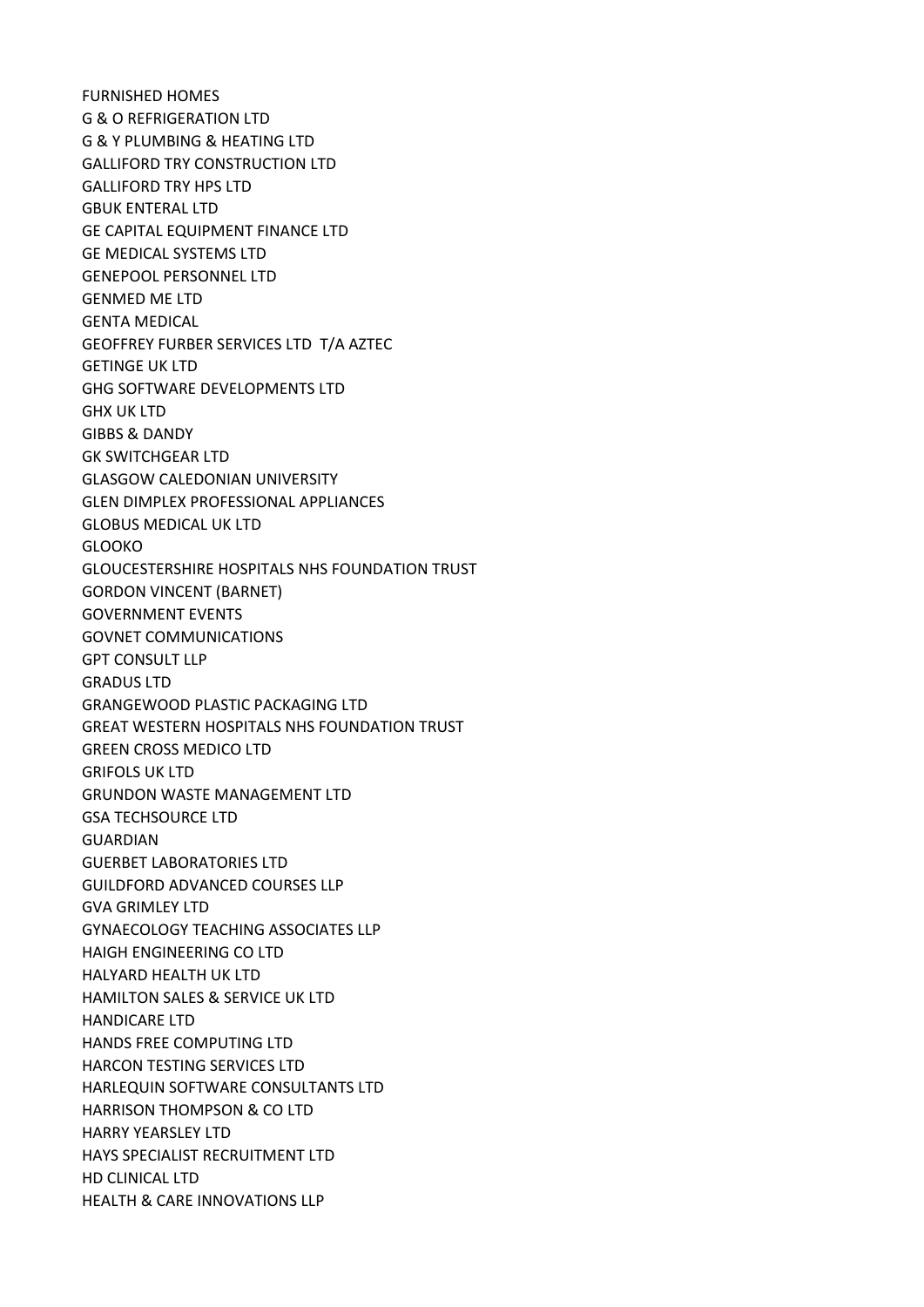HEALTH EDGE SOLUTIONS LTD HEALTH EDUCATION ENGLAND HEALTH RESEARCH & DEVELOPMENT LTD HEALTHCARE 21 (UK) LTD HEALTHCARE BUSINESS SOLUTIONS (UK) LTD HEALTHCARE CONFERENCES UK LTD HEALTHCARE QUALITY IMPROVEMENT PARTNERSHIP HEALTHCARE SOFTWARE SYSTEMS LTD HEALTHNET HOMECARE (UK) LTD HELAPET LTD HENLEYS MEDICAL SUPPLIES LTD HFMA HIGH ACCESS SOLUTIONS LTD HILL-ROM LTD HIMSS EUROPE GMBH **HMCTS** HOLOGIC LTD HORIZON STRATEGIC PARTNERS LTD HORTON TREATMENT CENTRE HOSPITAL DIRECT (MARKETING) LTD HOSPITAL INNOVATIONS LTD HOSPITAL METALCRAFT LTD HOSPITAL TELECOMMUNICATIONS SERVICES LTD HOWARD WRIGHT EUROPE LTD HOYLES ELECTRONIC DEVELOPMENTS LTD HUB EVENTS LTD HUGH SYMONS INFORMATION MANAGEMENT LTD HUMAN TISSUE AUTHORITY HUNTLEIGH HEALTHCARE LTD HV POWER LTD HYDRO-X AIR LTD IBMS CCPS ICI CONTRACT DIRECT ICSA SERVICES LTD ID MACHINERY LTD IDEAGEN GAEL LTD IDIS LTD IDOX HEALTH LTD IGM AUTOMATED ENTRANCES LTD IHRIM IM MED LTD IMOTEK INTERNATIONAL LTD IMPERIAL COLLEGE HEALTHCARE CHARITY IN TRIM GARDENS & GROUNDS MAINTENANCE INDEPENDENT SAFETY SERVICES LTD INGLETON WOOD LLP INLAND REVENUE CIS INO THERAPEUTICS INSIGNIA MEDICAL SYSTEMS LTD INSTITUTE OF DECONTAMINATION SCIENCES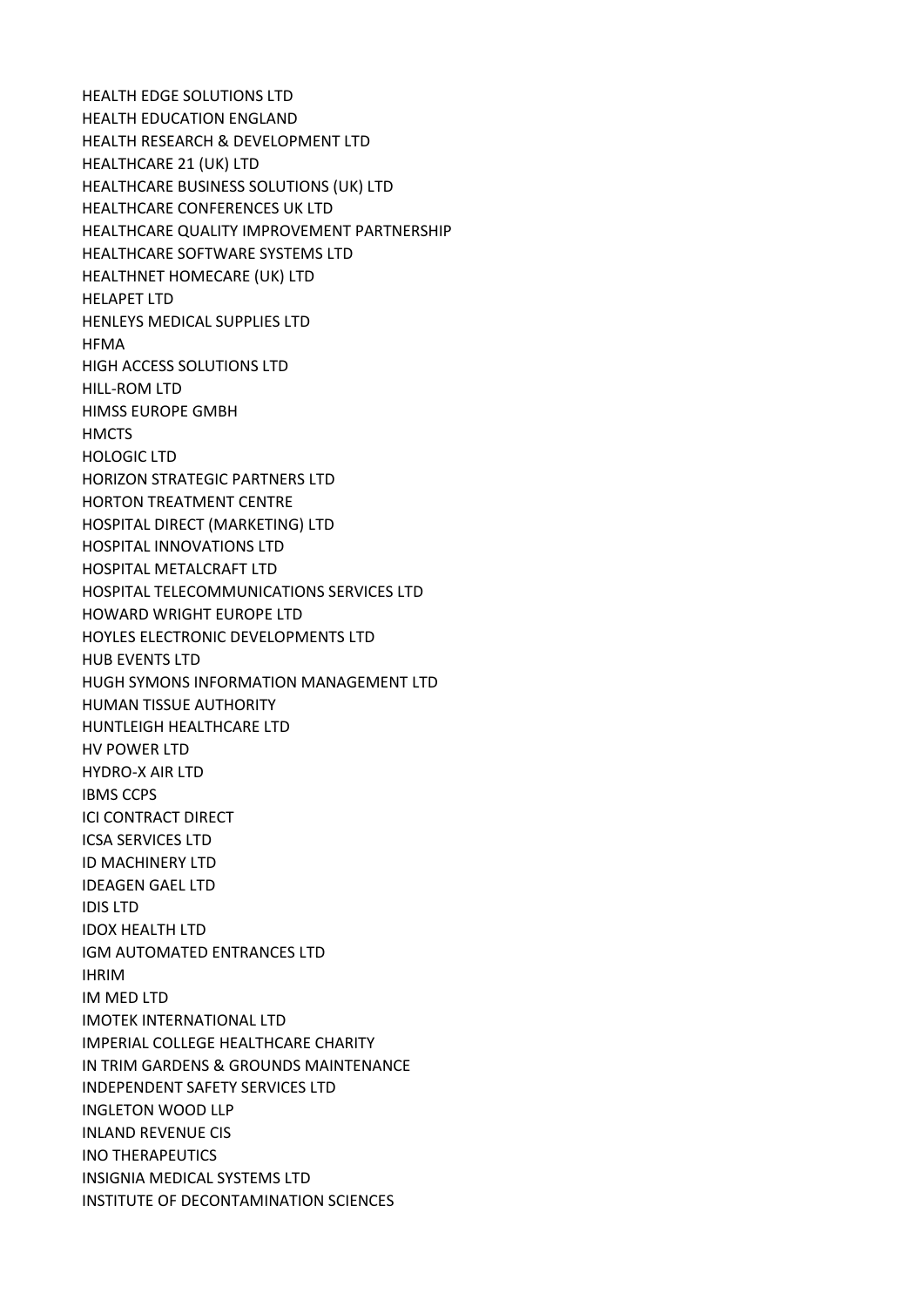INTEGRA NEUROSCIENCES LTD INTENSIVE CARE NATIONAL AUDIT&RESEARCH CENTRE (ICNARC) INTER COMTEX UK INTER COUNTY CLEANING SERVICES LTD INTRUST CARE LTD INVENTRY INVITECH LTD ION AMBULANCE CARE LTD IQVIA TECHNOLOGY SERVICES LTD IRG LTD IRIDIUM HRD CONSULTING LTD ISOPHARM LTD JAC COMPUTER SERVICES LTD JADE LAWRENCE JAMES SPENCER&CO LTD JAZZ PHARMACEUTICALS UK LTD JB TRANSFUSION (LABORATORY CONSULTANCY SERVICES) LTD JCB SERVICE JD HAYNES JET CONSTRUCTION MK LTD JIGSAW MEDICAL SERVICES LTD JOERNS HEALTHCARE LTD JOHN GOODMAN (MILTON KEYNES) JOHNSON & JOHNSON VISION CARE JOHNSONS CATERING EQUIPMENT LTD JOKERS WILD JONES & BROOKS LTD JRI ORTHOPAEDICS LTD JRS CONTRACTING LTD JS MEDIA LTD JUNE MEDICAL LTD K2 MEDICAL SYSTEMS LTD KAIZEN INDUSTRIAL GROUP KALL KWIK DESIGN + PRINT KAPITEX HEALTHCARE LTD KAPLAN FINANCIAL LTD KARL STORZ ENDOSCOPY UK LTD KAVO DENTAL LTD KAY PICTURES KCI MEDICAL LTD KEBOMED (UK) LTD KEELE UNIVERSITY KEELER LTD KELSIUS KIMAL PLC KINGS ARMOURED SECURITY SERVICES LTD KINGS COLLEGE LONDON KINGS FUND KITCHEN EQUIPMENT CO LTD KJ SERVICES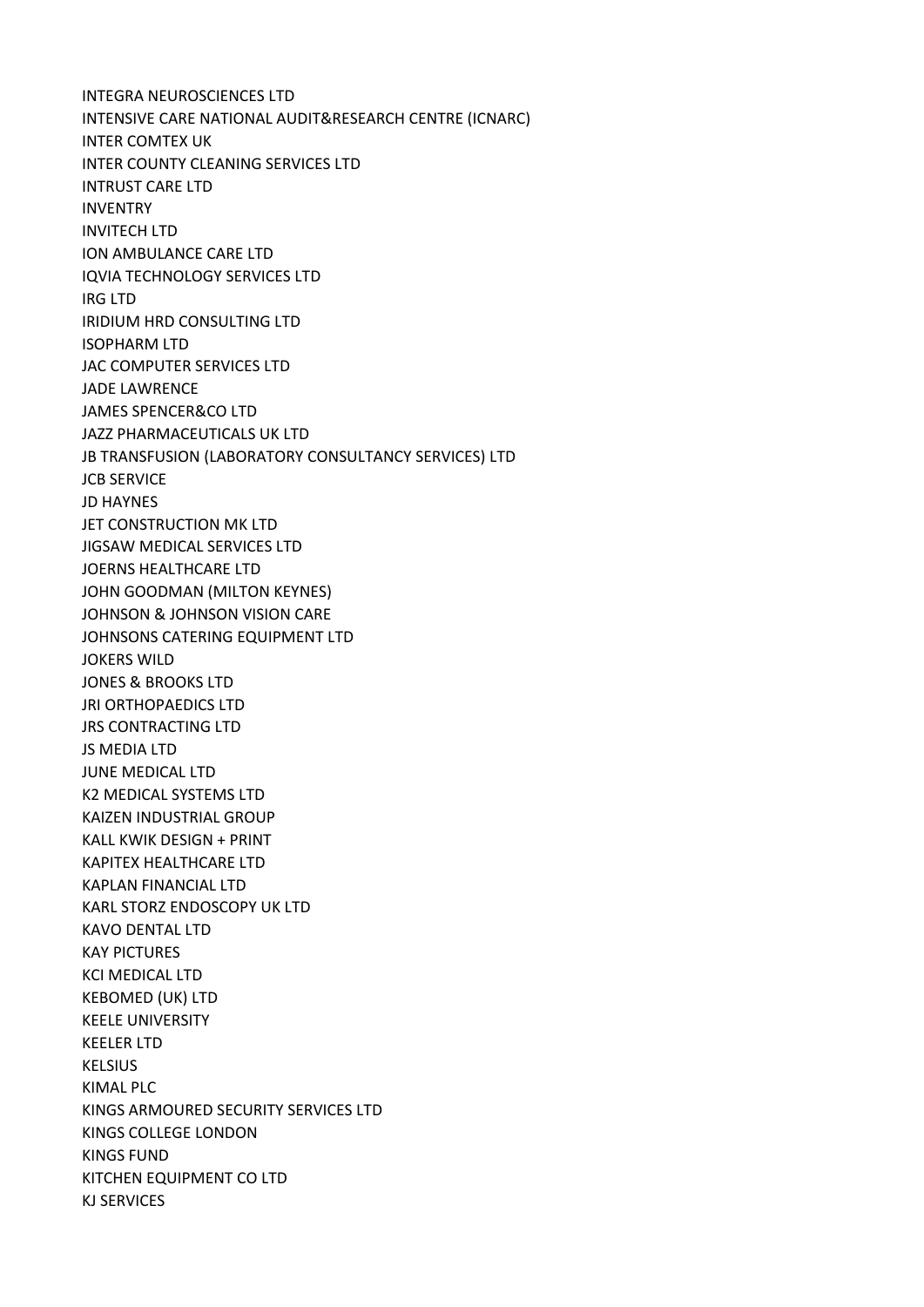KNIGHT IMAGING KNIGHTSBRIDGE FURNITURE PRODUCTIONS LTD KNOWLEDGE ACADEMY LTD (THE) KPMG LLP LAB 21 LTD LABCOLD LTD LABORIE MEDICAL TECHNOLOGIES EUROPE LTD LABXCELL LTD LAERDAL MEDICAL LTD LANCASHIRE TEACHING HOSPITALS NHS FOUNDATION TRUST LANSDOWNE PUBLISHING PARTNERSHIP LTD LEARNING ENTERPRISE LEDA ORTHOPAEDICS LEEC LTD LEICA MICROSYSTEMS (UK) LTD LIAISON VAT CONSULTANCY LTD LIDCO LTD LIFE TECHNOLOGIES LTD LIFEBOX THEATRE CO LIMA ORTHOPAEDICS UK LTD LIMBS & THINGS LTD LINDAL SECURITY LTD LINK 51 LINK ORTHOPAEDICS UK LTD LINK TREASURY SERVICES LTD LINTON METALWARE LTD T/A ENVIRONMENTAL HYGIENE PRODUCTS LIQUID PERSONNEL LTD LITEOPTICS LTD LIVERPOOL JOHN MOORES UNIVERSITY LOCKDOWN MEDICAL LTD LOCUM PEOPLE LTD LONDON NORTH WEST HEALTHCARE NHS TRUST LONDON TEACHING POOL LTD LYNX NETWORKS PLC M&K UPDATE LTD MA HEALTHCARE LTD MACOPHARMA MAGSTIM CO LTD (THE) MAIL SOLUTIONS UK LTD MAINLINE INSTRUMENTS LTD MANA TECH LTD MANN & HUMMEL VOKES AIR LTD MAQUET LTD MAST GROUP LTD MAYA DATTANI MCALPINE GRANT ILCO LTD MCKINSEY & COMPANY MEDAPHOR LTD MEDECHO LTD MEDEXPRESS LTD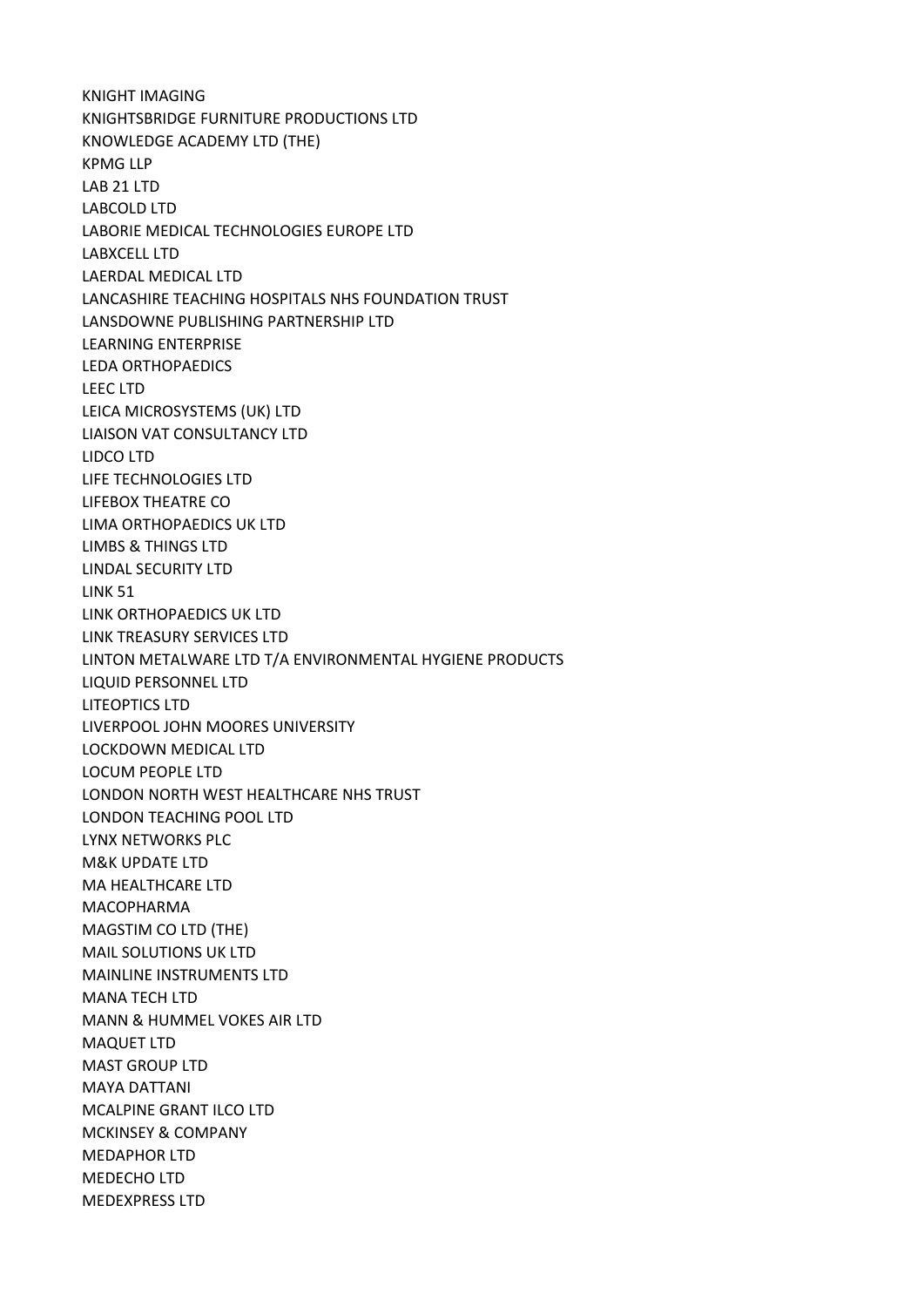MEDGATE UK LTD MEDI UK LTD MEDICA REPORTING LTD MEDICAL GAS TESTING SERVICE MEDICAL IMAGING SYSTEMS LTD MEDICAL PROPERTY MANAGEMENT LTD MEDICINES&HEALTHCARE PRODUCTS REGULATORY AGENCY MEDINET CLINICAL SERVICES LTD MEDISAVE UK LTD MEDITELLE LTD MEDLINE INDUSTRIES LTD MEDSPACE SOLUTIONS LTD MEDSTROM LTD MELA SOLUTIONS LTD MERCER & HOLE MERCIAN SURGICAL SUPPLY CO LTD MERCO MEDICAL STAFFING LTD MERIT MEDICAL UK LTD MERMAID MEDICAL LTD MERRITT HARRISON CATERING CONSULTANCY MERZ PHARMA UK LTD METACOMPLIANCE LTD MGC LAMPS LTD MGPS SERVICES LTD MHFA ENGLAND CIC MIAD UK LTD MICAD SYSTEMS (UK) LTD MICROCARE TECHNOLOGIES LTD MICROLIFE HEALTH MANAGEMENT LTD MICROPORT CRM UK LTD MICROSCOPIX LTD MIDCO PRINT & PACKAGING LTD MIDLANDS ECHO MILTON KEYNES CHRISTIAN CENTRE MILTON KEYNES CITY GLAZIERS LTD MILTON KEYNES COLLEGE MILTON KEYNES SURVEYS LTD MK ARTS FOR HEALTH MK CIL MK HOSP DRS MESS MK OCCUPATIONAL HEALTH LTD MK PUMPS & MOTORS LTD MKGP PLUS LTD MKM BUILDING SUPPLIES (MILTON KEYNES) LTD MLC PARTNERS LTD MMM MEDICAL EQUIPMENT UK LTD MODEL SIGNAGE LTD MOLNLYCKE HEALTH CARE LTD MOORFIELDS EYE HOSPITAL NHS FOUNDATION TRUST MORGANA SYSTEMS LTD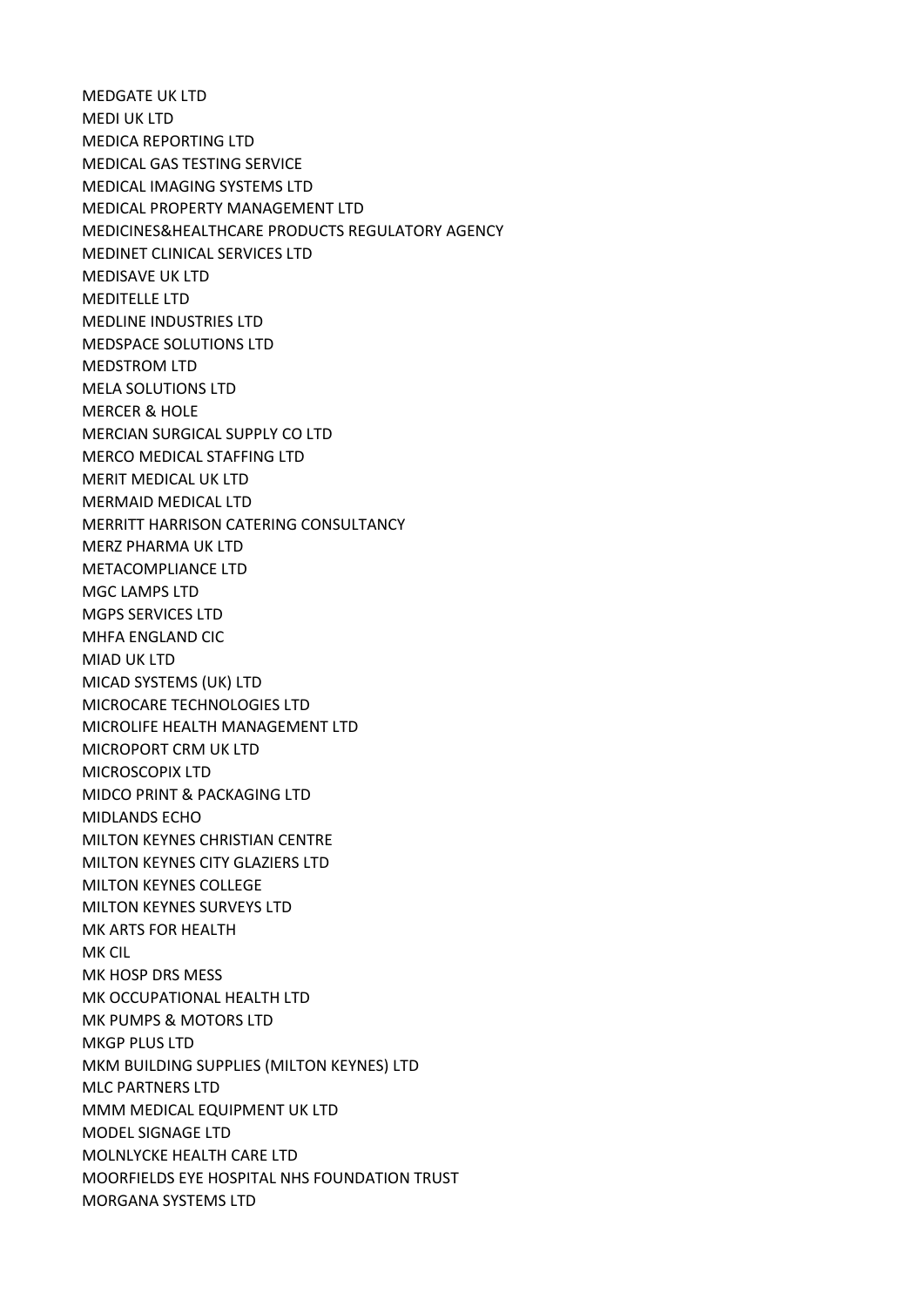MOULTON COLLEGE MRA TECHNOLOGY LTD MRS GILLS KITHCEN LTD MSL PARTNERS LTD MULTITONE ELECTRONICS PLC MURRAY EQUIPMENT CO LTD NATIONAL BACK EXCHANGE NATIONAL LOCUMS NATUS NICOLET UK LTD TA OTOMETRICS NAVSM NC HEALTHCARE LTD NCC SERVICES LTD NENE VALLEY FIRE & ACOUSTIC LTD NEOPOST FINANCE LTD NEOPOST LTD NEQIS LTD NEW CITY HEATING CO LTD NEWCASTLE UNIVERSITY NEXTGEN INTEROPERABILITY SOLUTIONS LTD NFS HOTEL TECHNOLOGY LTD NHS CONFEDERATION NHS ENGLAND NHS HEALTH AT WORK NETWORK NHS LOTHIAN NHS NORTH OF ENGLAND CSU NHS PROPERTY SERVICES LTD NHS PROVIDERS NHS SHARED BUSINESS SERVICES LTD NHS SUPPLY CHAIN NHS TRUST DEVELOPMENT AUTHORITY NLA MEDIA ACCESS LTD NORTH BRISTOL NHS TRUST NORTH TEES & HARTLEPOOL NHS FOUNDATION TRUST NORTHAMPTON LINE MARKINGS LTD NORTHSTAR SCIENTIFIC LTD NOTTINGHAM BREAST INSTITUTE NOTTINGHAMSHIRE HEALTHCARE NHS TRUST NRG POWERJET NSPIRE HEALTH LTD NWF FUELS LTD OAKLEAF SURVEYING LTD OAKLEAF TECHNICAL SERVICES LTD OASIS GROUP OCB PUBLISHING LTD OCTAPHARMA LTD OCURA HEALTHCARE FURNITURE OLYMPUS KEYMED OMEX ENVIRONMENTAL LTD ON DEMAND PRINT SERVICES LTD ONE-OFF SUPPLIER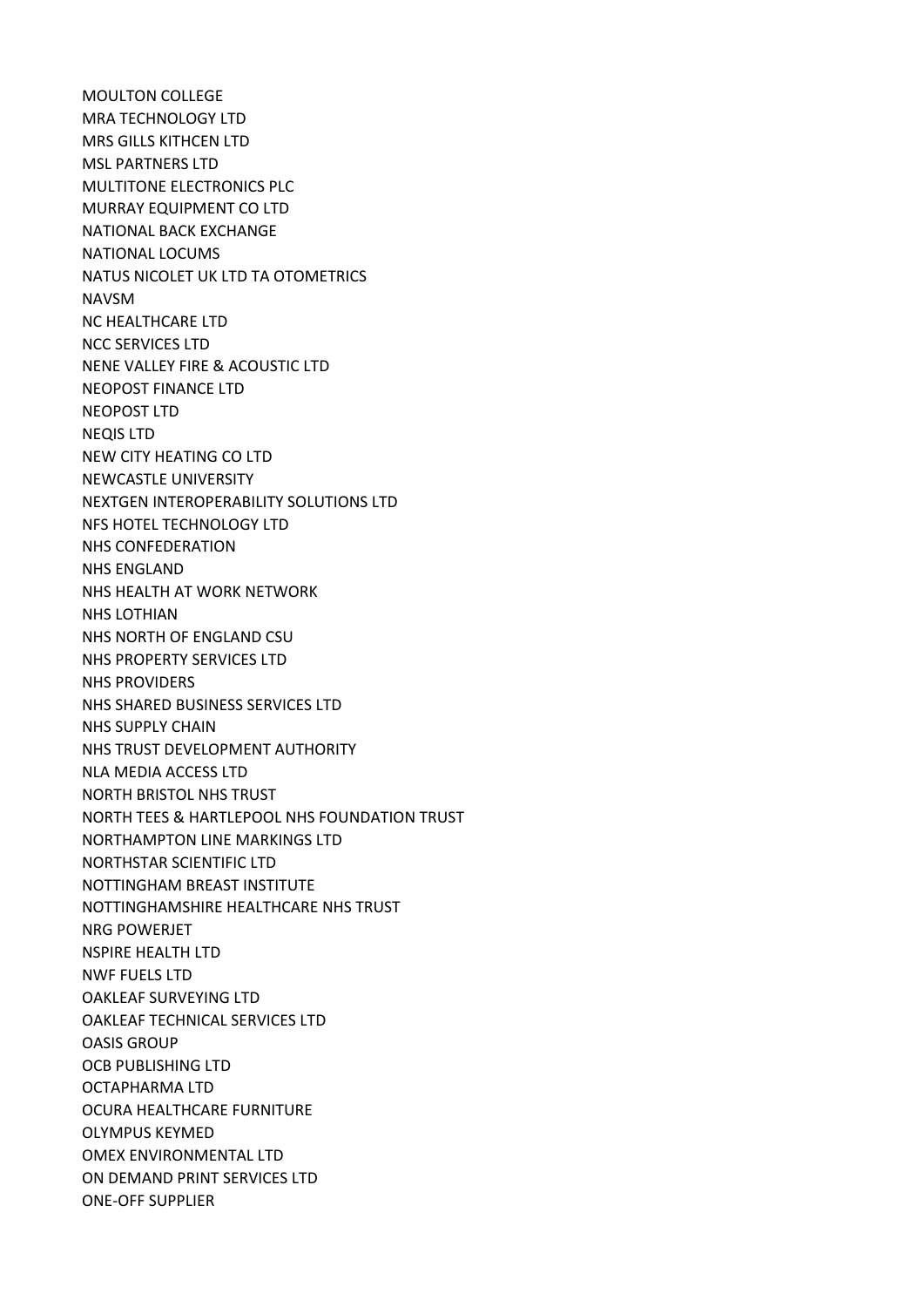OPEN UNIVERSITY OPTELEC LTD OPTIMUS MEDICAL LTD OPUS TRUST MARKETING LTD ORACLE SOLUTIONS ASBESTOS LTD ORANGE ORTHO CARE UK LTD ORTHO SOLUTIONS LTD ORTHOFIX LTD ORTHOPTIC SUPPLIES OSCAR GROUP LTD OXFORD BROOKES UNIVERSITY OXFORD CANCER BIOMARKERS LTD OXFORD IMMUNOTEC LTD OXFORD UNIVERSITY PRESS PA CONSULTING SERVICES LTD PAJUNK UK MEDICAL PRODUCTS LTD PARAGON 28 MEDICAL DEVICES TRADING LTD PARI MEDICAL LTD PARIAS COMMERCIAL INTERIORS LTD PARITY MEDICAL LTD PASANTE HEALTHCARE LTD PAULINE DUMBELL PAXMAN COOLERS LTD PBS MAINTENANCE PDE WASTE TECHNOLOGIES PECO SERVICES LTD PEDDER & SUMMERS LTD PELICAN ROUGE COFFEE SOLUTIONS LTD PENNINE ACUTE HOSPITALS NHS TRUST PEOPLE SOURCE CONSULTING LTD PERINATAL INSTITUTE PERTEMPS MEDICAL PROFESSIONALS LTD PESKETT SOLUTIONS LTD T/A RUHOF PFM MEDICAL UK LTD PHARMACEUTICAL PRESS PHARMED UK LTD PHEW DESIGN PHILIPS ELECTRONICS UK LTD PHS GROUP PLC PHYSIOTEC PI GROUP PICKER INSTITUTE EUROPE PIERCE MANAGEMENT SERVICES LTD PINEAPPLE CONTRACTS PJG ELECTRICAL LTD PM STRATEGIC SOURCING LTD PMN GROUP FOOD CONSULT PNL TOOLS LTD POINT OF CARE FOUNDATION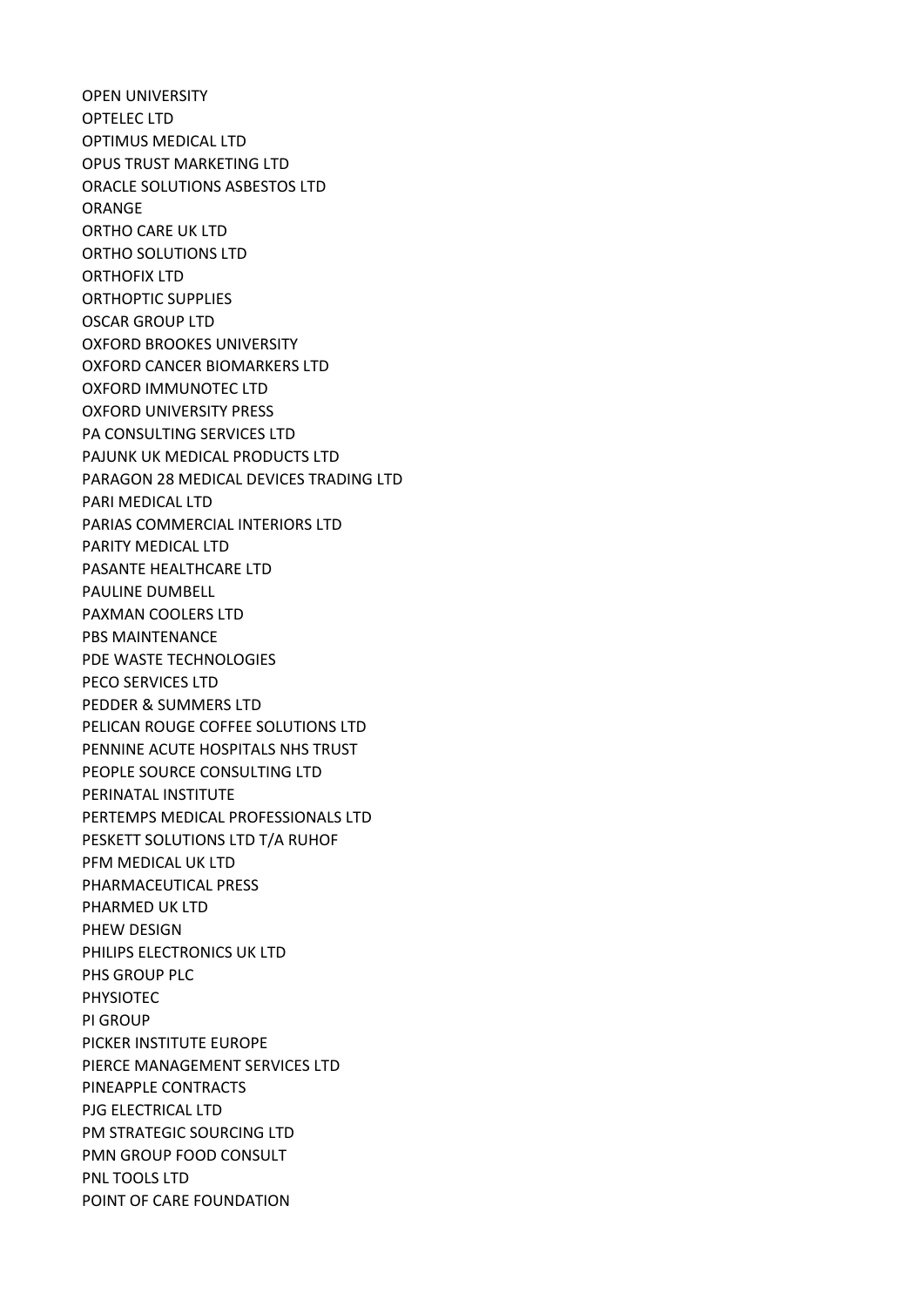POLAR SPEED DISTRIBUTION LTD PORTAKABIN LTD POSTURITE (UK) LTD POUNDBURY CANCER INSTITUTE PPSS LTD PR ACADEMY LTD PRECIOUS HOPE HEALTH & HOME CARE PREMIER ENDOSCOPY LTD PRESCRIPTION FOOTWEAR ASSOCIATES LTD PRESENTATION SOLUTIONS GROUP LTD PRINT IMAGE FACILITIES LLP PROACT IT UK LTD PROACTIS LTD PROACTIVE ASBESTOS CONTROL LTD PROBRAND LTD PROCUREMENT COURSES LTD PRO-LAB DIAGNOSTICS PROMEDICS ORTHOPAEDIC LTD PROMPT MATERNITY FOUNDATION PROTECX MEDICAL LTD PTSG ACCESS & SAFETY LTD PURPLE SURGICAL UK LTD Q MEDICAL TECHNOLOGIES LTD Q SURGICAL LTD QA LTD QED SCIENTIFIC LTD QUALITY HEALTH LTD QUANTEC CONSULTANTS LTD QUBE QUALIFICATIONS & DEVELOPMENT LTD QUIDEL IRELAND LTD R&S LANDSCAPES LTD RADIOLOGICAL ASSOCIATES RADIOMETER LTD RAMSAY HEALTHCARE UK OPERATIONS LTD TA WOODLAND HOSPITAL RANDOX LABORATORIES LTD RAPID CLIMATE CONTROL LTD RAY BROWN TREE CARE RB MEDICAL ENGINEERING LTD REACT ACCESS LTD REAL ASSET MANAGEMENT LTD RED OCCASIONS LTD REED SPECIALIST RECRUITMENT LTD RESMED UK LTD RESOUND LTD RESTORE PLC RESUSCITATION COUNCIL (UK) TRADING LTD RM MEDICS LTD ROCHE DIABETES CARE LTD ROCKET MEDICAL PLC ROTAMAP LTD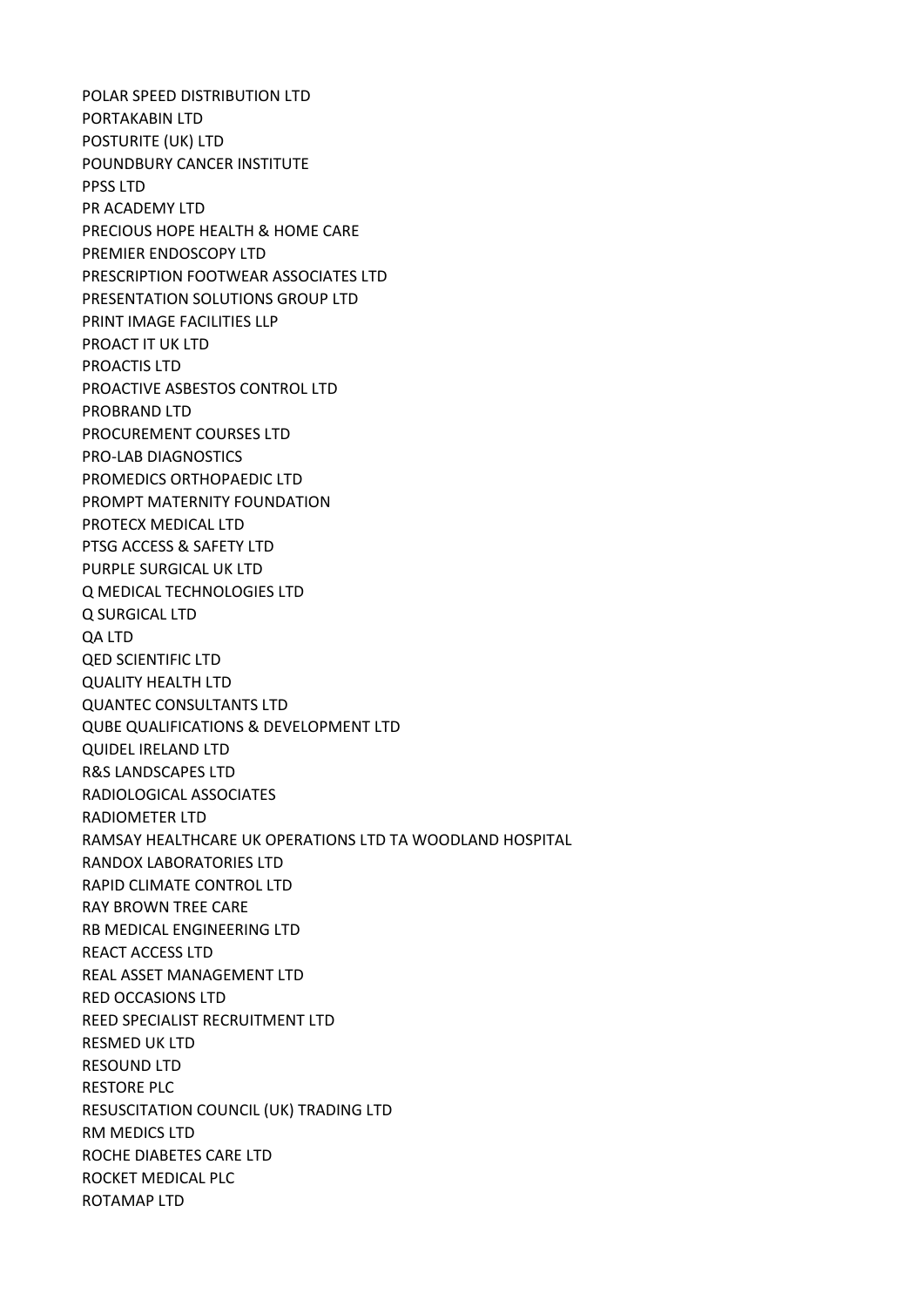ROTHERHAM NHS FOUNDATION TRUST ROYAL COLLEGE OF NURSING ROYAL COLLEGE OF PAEDIATRICS & CHILD HEALTH ROYAL COLLEGE OF PHYSICIANS ROYAL LIVERPOOL&BROADGREEN UNIVERSITY HOSPITALS NHS TRUST (THE) ROYAL ORTHOPAEDIC HOSPITAL NHS FOUNDATION TRUST ROYAL OSTEOPOROSIS SOCIETY RSM RISK ASSURANCE SERVICES LLP RSR CONSULTANTS LTD RUFUS CENTRE RX-INFO LTD RYDER ARCHITECTURE LTD SABA PARK SERVICES UK LTD SAFE ORTHOPAEDICS LTD SARSTEDT UK LTD SARTORIUS UK LTD SCIENTIFIC INSTRUMENT CENTRE LTD SCRIBETECH UK LTD SEATING MATTERS LTD SEAWARD GROUP SECA LTD SECTRA LTD SELENITY LTD SEQIRUS UK LTD **SETON** SHAWBROOK BANK LTD SHAZIA BHATTI SHIPP LTD SHIRE LUMSDEN LTD SHIRE PHARMACEUTICALS LTD SHL GROUP LTD SHUTTER SOLUTIONS SIEMENS HEALTHCARE DIAGNOSTICS LTD SIEMENS PLC SIGMACON (UK) LTD SIGNET ARMORLITE EUROPE LTD SILVERLINK SOFTWARE LTD SILVERMAPLE SJD ASSOCIATES LTD TA SJD ELECTRICAL SKYGUARD LTD SLEEP CONSULTANCY LTD SLINGS & TACKLE SMART MEDICAL LTD SME HCI LTD SOCAMEL UK LTD SOFTCAT PLC SOFTWARE BOX LTD SOLMEDIA LTD SOLUS MEDICAL LTD SONOFIX LTD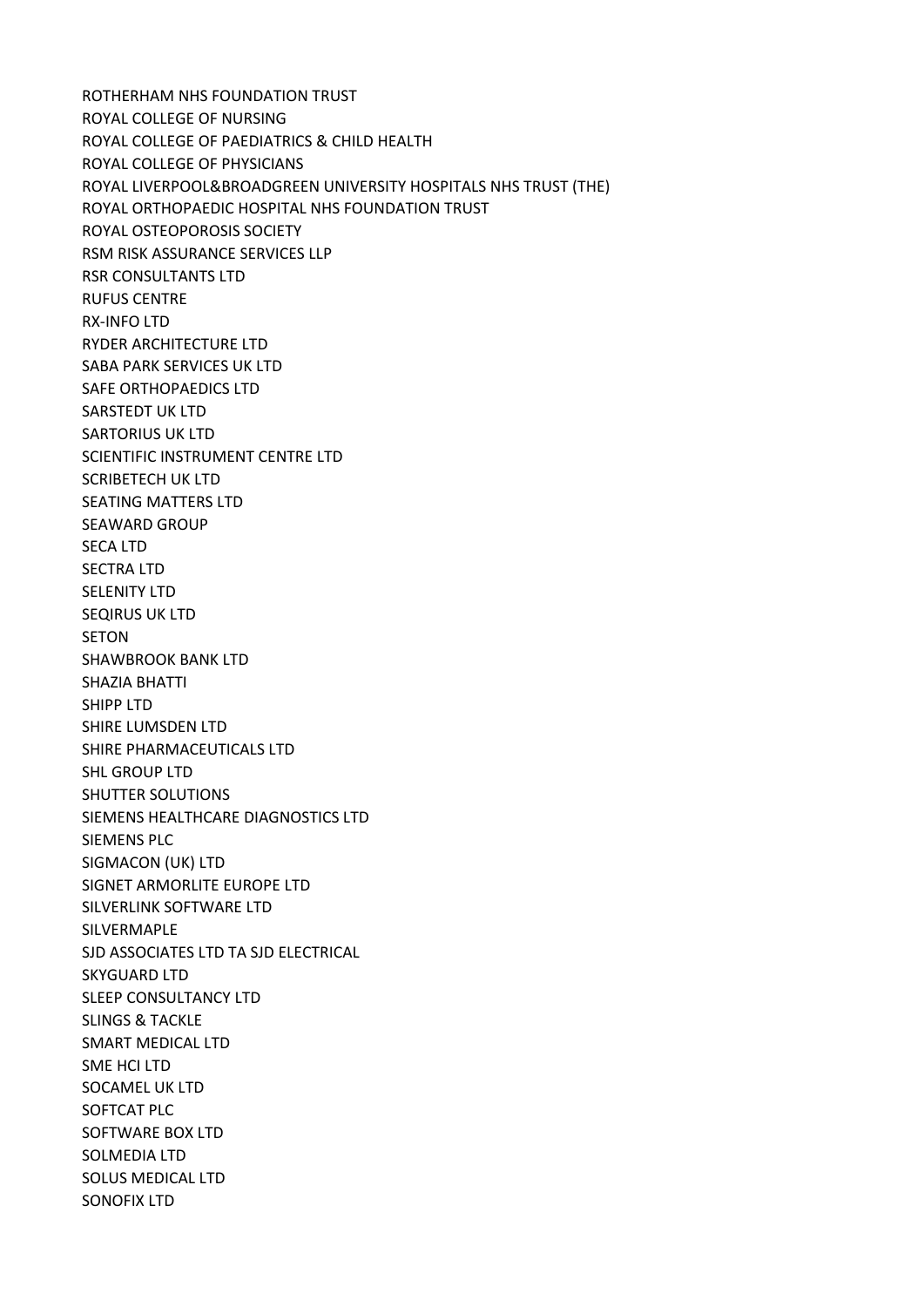SOUTH WARWICKSHIRE NHS FOUNDATION TRUST SOUTHERN ELECTRIC SOUTHERN GROUP LABORATORY LTD SOVEREIGN OFFICE TRADING CO SPACELABS HEALTHCARE LTD SPECIALS LABORATORY LTD SPECSAVERS OPTICIANS SPECTRUM HEALTHCARE (UK) LTD SPEECHPATH LTD SPIRAX SARCO LTD SRCL LTD ST GEORGES UNIVERSITY HOSPITALS NHS FOUNDATION TRUST ST VINCENTS HEALTH & PUBLIC SECTOR CONSULTING LTD STANDEX SYSTEMS LTD STANHOPE WILKINSON ASSOCIATES STARKSTROM LTD STARLAB (UK) LTD STEPS & STILLAGES LTD STERIS IMS LTD STORAGE ESSENTIALS STUART MCCURRY & PARTNERS LTD SUEZ WATER PURIFICATION SYSTEMS LTD SUMMIT MEDICAL LTD SUMMIT MEDICAL UK LTD SUNTECH MEDICAL LTD SUPPLY CHAIN COORDINATION LIMITED SYMBIOS UK LTD SYNERTEC LTD SYSMEX UK LTD TAILORED BUSINESS SOLUTIONS TAUNTON & SOMERSET NHS FOUNDATION TRUST TCS BIOSCIENCES LTD TEAL FURNITURE LTD TEAM (ENERGY AUDITING AGENCY LTD) TEASDALE HEALTHCARE EQUIPMENT LTD TEASDALE HOSPITAL EQUIPMENT LTD TECHNICAL SERVICE CONSULTANTS LTD TECHNIP E&C LTD TEKNOMEK LTD TELEFLEX MEDICAL TETRA CONSULTING LTD TEXTANYWHERE LTD TFS HEALTHCARE LTD THAMES VALLEY POLICE THD (UK) LTD THE MICROBIOLOGICAL SUPPLY COMPANY THEBIGWORD INTERPRETING SERVICES LTD THERAPY EQUIPMENT LTD THOMSON SOFTWARE SOLUTIONS THUASNE UK LTD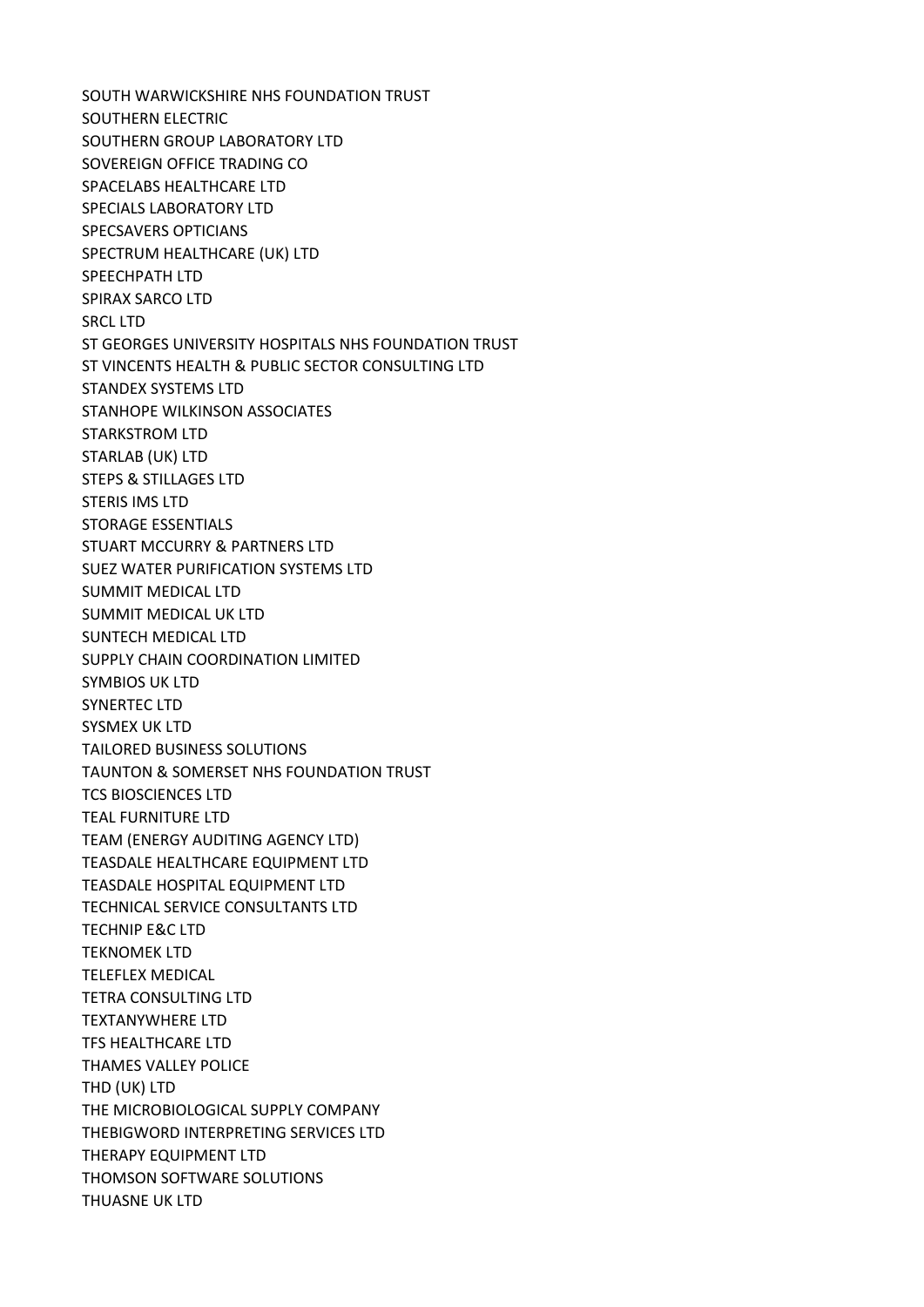TL KILLIS & SONS LTD TMP UK LTD TMP WORLDWIDE LTD TMS INSIGHT (DATA CAPTURE) LTD TOFFELN LTD TOMLINSONS BOOK SERVICE TONY LAMBERTI CONSULTING TOPAZ CONSULTING GROUP LTD TOPCON (GB) LTD TOTAL ASSIST RECRUITMENT LTD TOUCAN GRAPHIC DESIGN LTD TOUCH DESIGN TRAC SYSTEMS LTD TRADEBE HEALTHCARE NATIONAL LTD TRAUMA NURSING LTD TRENT PUBLICATIONS TRINITY FIRE & SECURITY SYSTEMS LTD TRISTEL SOLUTIONS LTD TRULIFE LTD TRUMPF MEDICAL SYSTEMS LTD TWO SERVICES LTD TYNEDALE COMPUTER SYSTEMS UK 3B SCIENTIFIC LTD UK ENGAGE ULTRA PANORAMA LTD UNIPLEX UK LTD UNISURGE INTERNATIONAL LTD UNITED KINGDOM ACCREDITATION SERVICE UNIVERSAL AIDS LTD UNIVERSEAL (UK) LTD UNIVERSITY HOSPITAL SOUTHAMPTON NHS FOUNDATION TRUST UNIVERSITY HOSPITALS BRISTOL NHS FOUNDATION TRUST UNIVERSITY OF BEDFORDSHIRE UNIVERSITY OF BEDFORDSHIRE ENTERPRISES LTD UNIVERSITY OF CHESTER UNIVERSITY OF DUNDEE UNIVERSITY OF HERTFORDSHIRE UNIVERSITY OF MANCHESTER (THE) UNIVERSITY OF NORTHAMPTON UNIVERSITY OF OXFORD UNIVERSITY OF PLYMOUTH UNIVERSITY OF WEST LONDON UPTODATE INC UR PROMOTIONS LTD URBAN RECRUITMENT GROUP LTD UROPLASTY LTD USS CATERING EQUIPMENT VALUATION OFFICE AGENCY VAUGHAN DINGLEY VENN GROUP LTD